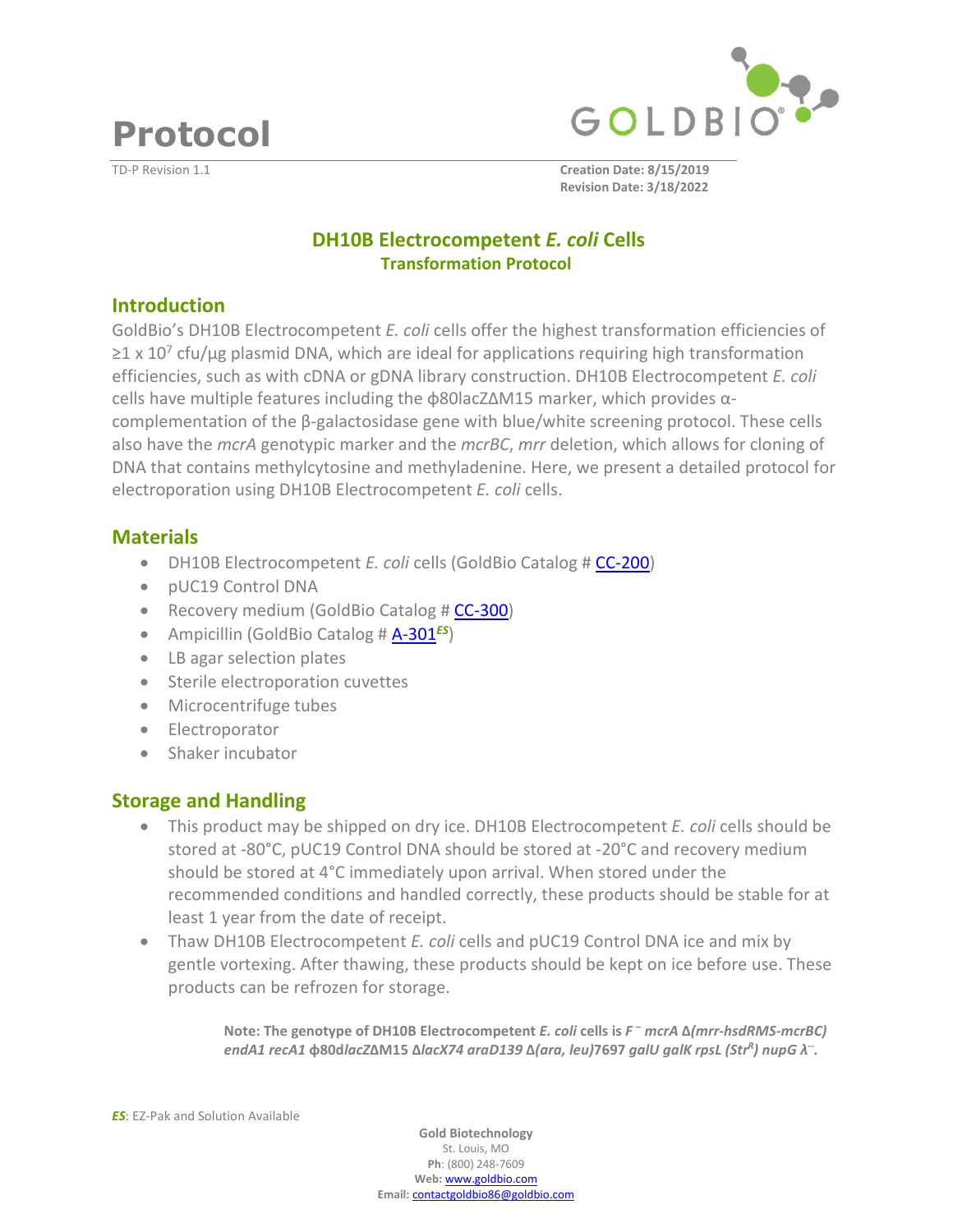

Gold Biotechnology/FM-000008 TD-P Revision 1.1 DH10B Electrocompetent *E. coli* Cells Transformation Protocol TD-P Date: 3/18/2022

**Note: Transformation efficiency is tested by using the pUC19 control DNA supplied with the kit**  and using given below. Transformation efficiency should be ≥1 x 10<sup>7</sup> cfu/µg pUC19 DNA. **Untransformed cells are tested for appropriate antibiotic sensitivity.** 

# **Method**

Transformation protocol

Use this procedure to transform DH10B Electrocompetent *E. coli* cells. Do not use these cells for chemical transformation.

> **Note: Handle the competent cells gently as they are highly sensitive to changes in temperature or mechanical lysis caused by pipetting.**

**Note: Thaw competent cells on ice, and transform cells immediately following thawing. After adding DNA, mix by tapping the tube gently. Do not mix cells by pipetting or vortexing.** 

- 1. Place sterile cuvettes and microcentrifuge tubes on ice.
- 2. Remove competent cells from the -80°C freezer and thaw completely on ice (10-15 minutes).
- 3. Aliquot 1  $\mu$  (1 pg-10 ng) of DNA to the chilled microcentrifuge tubes on ice.
- 4. When the cells are thawed, add 25 µl of cells to each DNA tube on ice and mix gently by tapping 4-5 times. For the pUC19 control, add 1  $\mu$ l of (10 pg/ $\mu$ l) DNA to the 25  $\mu$ l of cells on ice. Mix well by tapping. Do not pipette up and down or vortex to mix, this can harm cells and decrease transformation efficiency.
- 5. Pipette 26 µl of the cell/DNA mixture into a chilled electroporation cuvette without introducing bubbles. Quickly flick the cuvette downward with your wrist to deposit the cells across the bottom of the well then electroporate.

**Note: A high-voltage electroporation apparatus, capable of generating field strengths of 16 kV/cm is required.** 

- 6. Immediately add 974 µl of Recovery Medium or any other medium of choice to the cuvette, pipette up and down three times to resuspend the cells.
- 7. Transfer the cells and Recovery Medium to a culture tube.